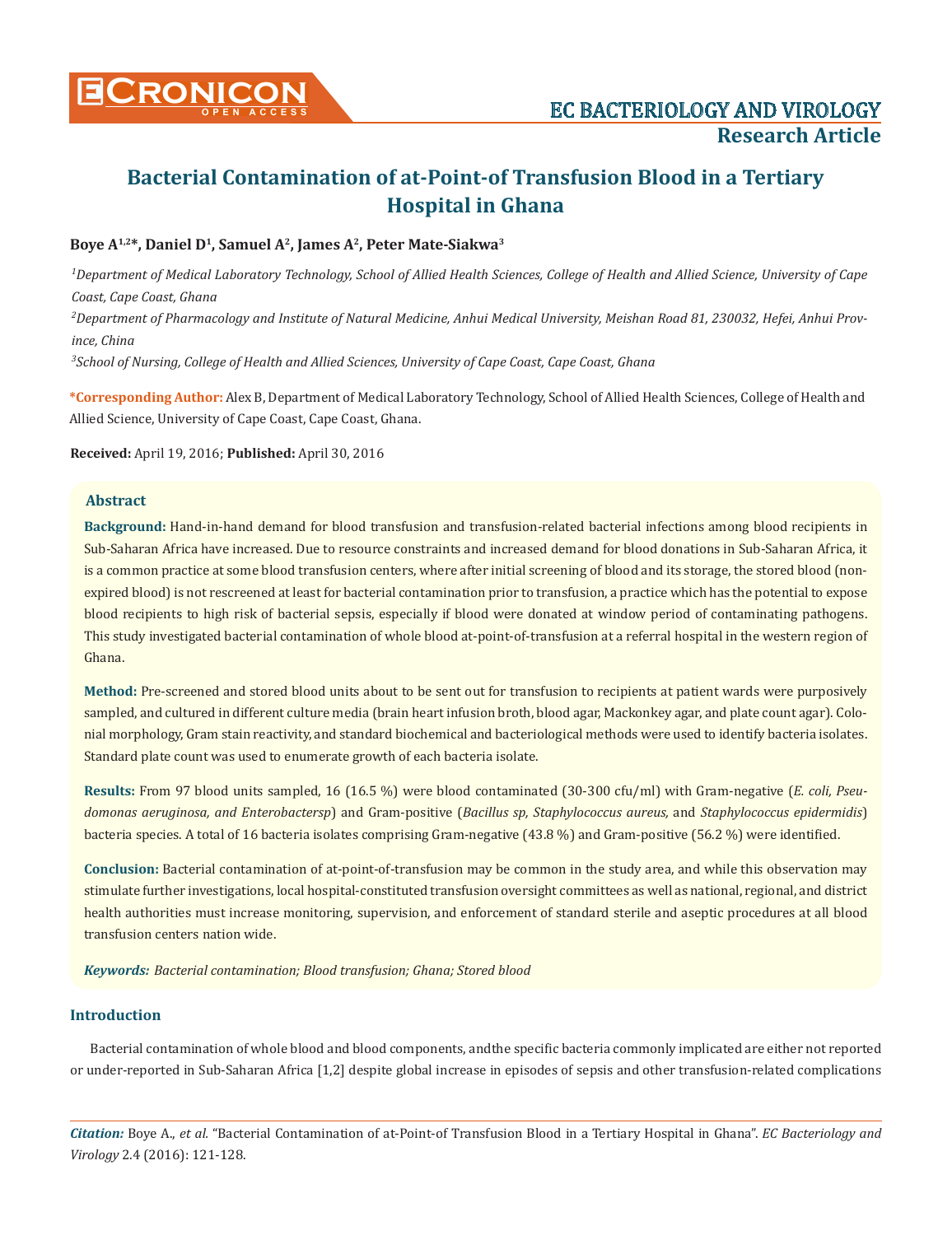from transfusion of bacteria contaminated blood [3-5]. In developed countries virus-related transfusion-transmissible infections and complications have been curtailed almost completely, due to stricter donor selection criteria, advanced screening methods, skilled personnel, strict adherence to standard sterilization and aseptic procedures at all stages of blood transfusion processes [6, 7], nonetheless, bacterial contamination of blood remains a challenge in those settings [8]. Example, mortality (16 %) and post-transfusion septic episodes (57 %) among blood recipients in developed countries were attributed to bacterial contamination of blood products [8]. In USA, 500-750 patients lose their lives as a result of bacterial contamination of blood [9].

Expectedly, the problem of bacterial contamination of blood products and its attendant complications are getting worse in Sub-Saharan Africa, where standard screening methods, trained personnel and blood testing facilities are major constraints [10]. Like in developed countries, screening of viral blood contaminants (HIV, HBV, HCV, HTLV) has steadily improved with the recent adoption of improved pretransfusion checks, procedures and guidelines in some developing countries including Ghana, however, risk of bacterial contamination remains a major health threat [11] in view of the relatively inadequate resources. In Sub-Saharan Africa demand for blood donations and transfusion services have significantly increased, partly due to increased incidence of infectious diseases, malnutrition in children, anemia in pregnant mothers and children, increased emergency cases from surgicals, obstetrics and road accidents [12-15] and indiscriminate prescription of blood and its components to patients [16]. These factors have resulted in increased pressure on scarce blood screening and testing facilities as well as the quality of donor blood transfused to prospective recipients. Example, the closed system of blood units is commonly breached through cross-matching/re-cross-matching, division of blood units into smaller volumes, especially for children [1]. Also, use of donor selection procedures (questionnaires) which are fraught within correct and unreliable responses from voluntary donors [12] and use of observational method (physical changes in blood color and flow) to determine bacterial contamination of readyto-be-transfused blood instead of blood culture [10,17]. Further, contaminated blood bags/equipment, poor venipuncture practices, use of improper aseptic agents (use of alcohol instead of chlohexidine), poor blood processing practices, and storage [18,19], low sensitivity of screening methods [11], exclusion of some infectious pathogens [17,20,21], and collection of donor blood at window period of infectious agents [22,23] are common risk factors for bacterial contamination in Sub-Saharan Africa. Of note, septic episodes among blood recipients secondary to blood transfusion has been linked to many bacteria contaminants, including skin flora [24], *Staphylococcus aureus, Staphylococcus epidermis, Micrococcus sp, Corynebacteriumsp* [25-27]; *Bacillus sp, Yersinia enterocolitica, Enterobacteraerogenes, Seratialiquefaciens, Campylobacter jejuni, Enterobactersp, Flavobacterium,* and *Salmonella sp* [28,29].

In Ghana, efforts have been made for the past decade to raise not only awareness about blood donations, but also establishment and proper management of blood banks in all the ten regions of the country, through the medium of supervision, public education and research efforts, nonetheless bacterial contamination of blood remains common [12,17,20]. The quality (contamination-free blood) of atpoint of transfusion blood is critical to the health and post-transfusion health outcome of blood recipients, but the status of these important aspects of the blood transfusion process remains poor in Ghana. Although, previous studies in Ghana have investigated the quality of transfusion services and hazards of some blood transfusion centers [12,17,20,30], many other blood transfusion centers in other regions remain unattended to. This study investigated the prevalence of bacterial contamination of whole blood at the point-of-transfusion at a referral hospital in the Western region of Ghana.

# **Materials and Methods Study Area**

The study was conducted at the medical laboratories of Efia-Nkwanta Regional Hospital (ENRH) in Sekondi-Takoradi Metropolis (STM), the capital city of the western region of Ghana. ENRH is the largest hospital in the western region where most of the population seeks medical care. There are other hospitals including Takoradi Hospital (TH), Kwesimintsim Hospital (KH) and Essikadu Hospital (ESKH) which also offer healthcare services but often refer emergency cases to ENRH. The study was conducted from December, 2011 to April, 2012. STM is the administrative capital of the Western Region of the Republic of Ghana. It covers a land area of 385 km2 with Sekondi as the administrative headquarters. STM is bordered to the West by Ahanta West District, to the North by MpohorWassa East, to the East by Komenda-Edina Eguafo-Abrem and to the South by the Gulf of Guinea (Ghana Statistical Service, 2012). The Metropolis is located on the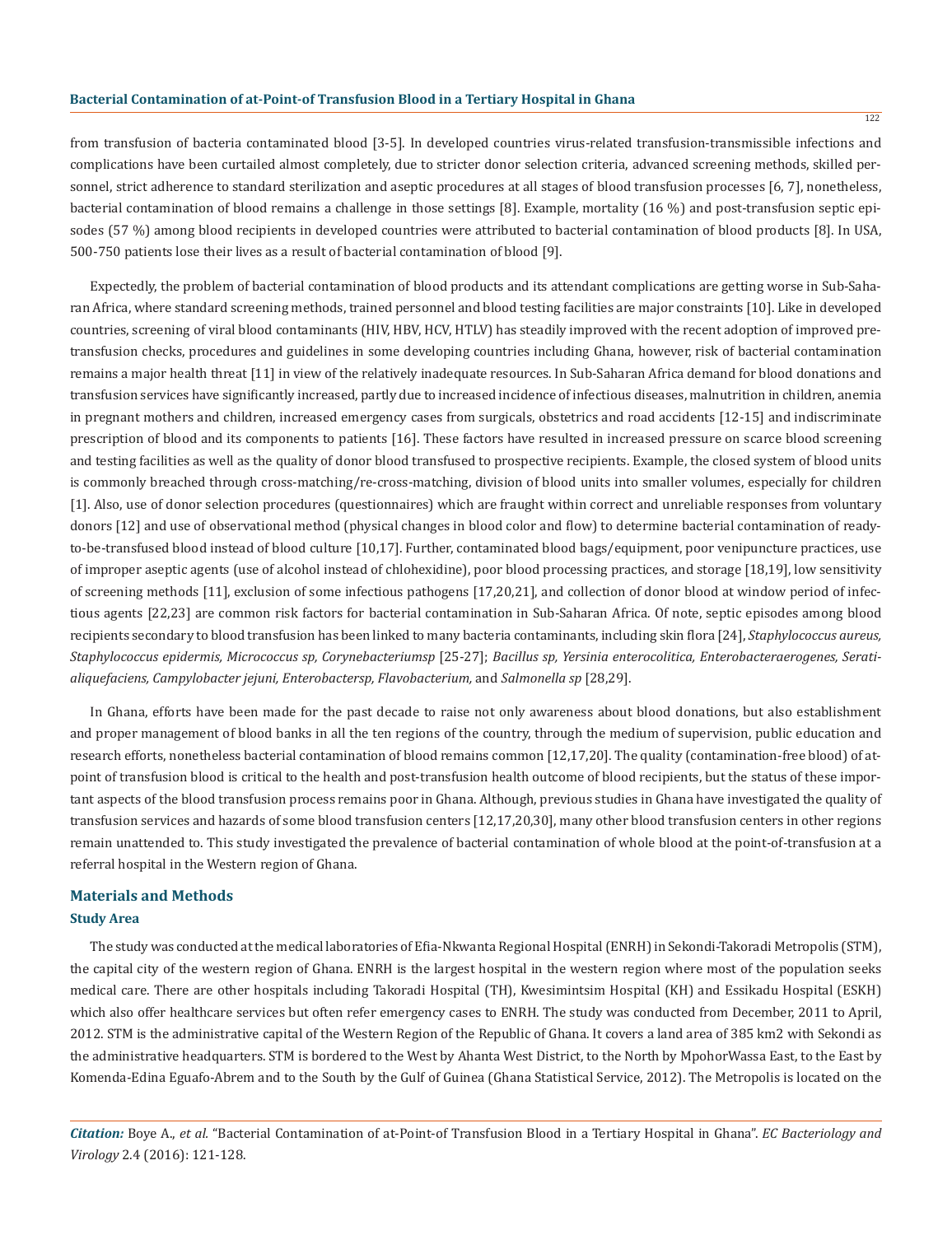south-western coast of Ghana, about 200 km west of Accra and 130 km East of La Cote D'Ivoire (Sekondi-Takoradi Metropolitan Assembly, 2013). STM is a densely populated district having the largest share (23.5 %) of the region's total population of 2,376,021. The current population of the Metropolis stands at 559,548 with 273,436 males and 286,112 females (Ghana Statistical Service, 2012). The central part of the Metropolis is low lying and occupied by muddy lagoons. It experiences a bi-modal type of rainfall. With a mean annual rainfall of 1,380 mm, the metropolis experiences heavy rainfall in March and July with minor rains occurring between August and November (Ministry of Food and Agriculture, 2013). Temperatures are uniformly high with an average of 22°C (Ministry of Food and Agriculture, 2013).

#### **Sample**

Blood samples collected (from voluntary and replacement donors) pre-screened (for virus-and-bacteria contaminants), stored ( $\leq 3$ weeks) and about to be transfused to recipients were purposively sampled.

#### **Sample collection**

A total of 97 blood packs were purposively sampled from the blood bank of ENRH after they have been cleared for transfusion. The collection and sample preparations were done as previously described [12]. Briefly, after thorough mixing of stored blood in bags, the tied end of each tubing was disinfected and cut open by using a sterile scissor to get rid of blood clots where applicable. The well mixed blood from each bag was carefully made to gently flow in the cut tubing. Subsequently, the cut end of the tubing was tightly clipped by using a forceps, followed by tying of 3 knots along the line. After disinfecting the last knot with 70 % ethanol, a sterile syringe and needle were used to draw 1 ml of whole blood into each universal culture bottle containing 9 ml of an already prepared sterile brain-heart infusion broth. Standard safety and aseptic measures required for the collection, handling and processing of blood and microbiological samples were strictly followed.

#### **Incubation**

Each sample (stored whole blood [1 ml] + brain heart infusion broth [9 ml]) in universal culture bottles was aerobically incubated for 7 days at 37°C and checked every 24 h for bacteria growth (turbidity, pellicle formation and hemolysis) as previously described [12].

#### **Sub-culturing**

After 24 h of incubation, a microbiological loop sterilized by flaming until red hot and cooled by swirling in air was inserted into each sample and sub-cultured onto Blood Agar (BA) and MacConkey Agar plates and aerobically incubated for 18-24 h at 37° C. After incubation both plates were examined for bacteria growth.

### **Identification of Bacterial Isolates**

Colonial morphology was first used to identify colonies followed by Gram stain reactivity and standard biochemical (Indole test, Catalase test, Coagulase test, Urease test, Citrate test, Oxidase test) and Triple Sugar Iron test (sugar fermentation and gas elimination) to finally confirm identity of bacteria isolates.

## **Standard Plate Count of Isolates**

Each sample (stored whole blood [1 ml] + brain heart infusion broth [9 ml]), after 24 h incubation was serially diluted as follows. One milliliter of each sample was transferred into 9 ml sterile saline in a tube and thoroughly mixed, representing a 1/10 serial dilution. Subsequently, sequential dilutions were made up to 1/10000. A 0.1 ml of each serial dilution for each isolate was plated on standard size petri dishes with Plate Count Agar (PCA). After 24 h incubation at 37° C, plates with 30-300 CFU were selected and enumerated.

#### **Statistical Analysis**

Results were presented in tables using descriptive statistics (mean and frequency of occurrence expressed in percentages [%]).

#### **Results**

Out of 97 blood units sampled and tested for significant (30-300 cfu) bacteria growth, 16.5 % (16/97) were found to be contaminated

*Citation:* Boye A., *et al.* "Bacterial Contamination of at-Point-of Transfusion Blood in a Tertiary Hospital in Ghana". *EC Bacteriology and Virology* 2.4 (2016): 121-128.

123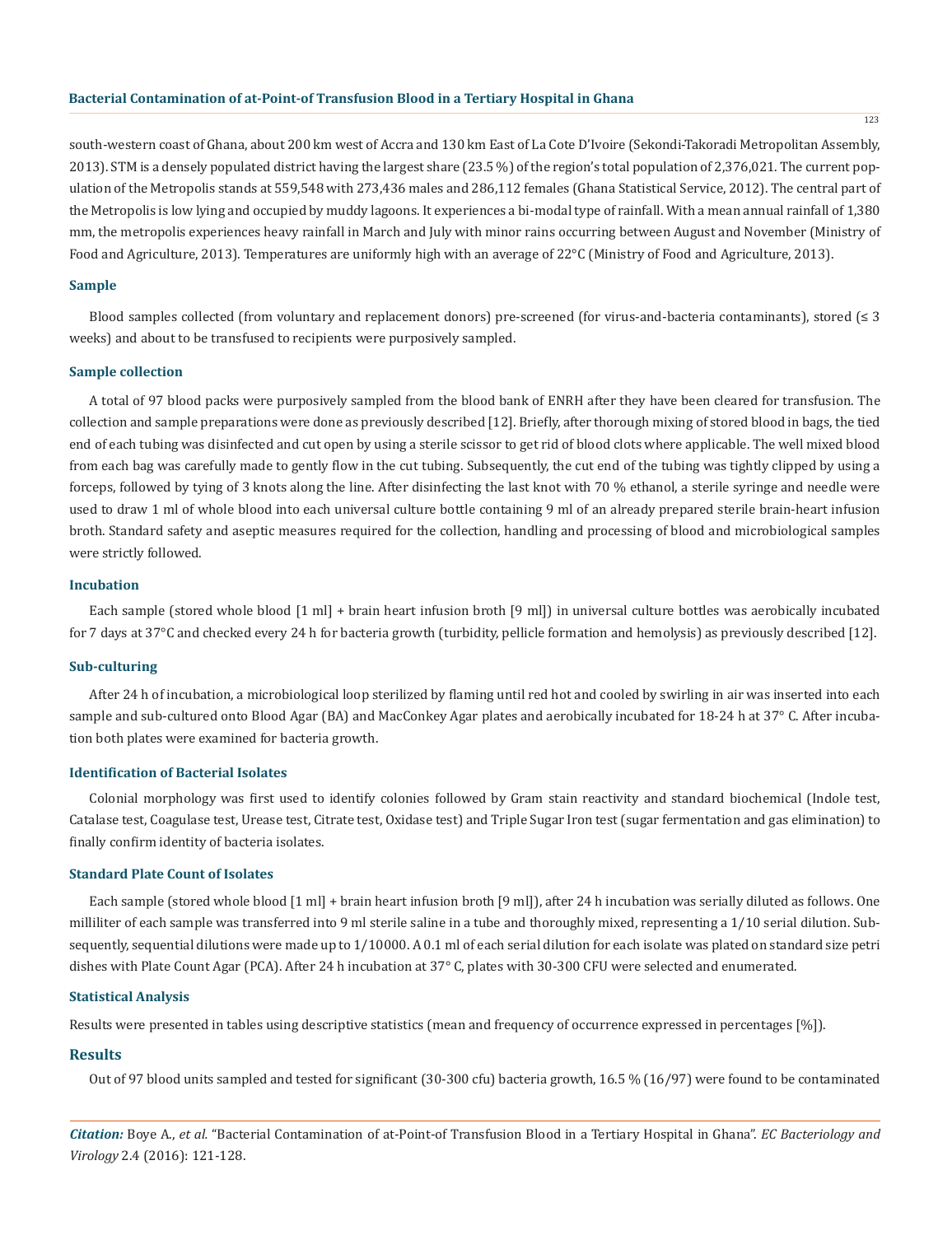with bacteria. In all sixteen bacteria isolates were identified comprising three each of Gram-negative (*E. coli, Pseudomonas aeruginosa, and Enterobactersp*) and Gram-positive (*Staphylococcus epidermidis, Staphylococcus aureus, and Bacillus species*) bacteria representing 43.8 % (7/16) and 56.2 % (9/16) respectively of the total isolates (Table 1). Of the Gram-negative isolates, *Pseudomonas aeruginosawas* the commonest (57.1 %; 4/7) whilst *E. coli* was the least isolate (14.3 %; 1/7). *Staphylococcus epidermidis* was the most common Gram-positive isolate (55.6 %; 5/9), whilst *Staphylococcus aureus* (11.1 %; 1/9) was the least. The isolate with the most mean viable count was *Bacillus*  sp (11.1 x 10<sup>6</sup>cfu), while *E. coli* (6.4 x 10<sup>6</sup>cfu) had the least viable count. On the average, Gram-positive isolates showed the highest mean viable counts compared to Gram-negative isolates (Table 2).

| <b>Bacteria Isolates</b>   | SPC (CFU/ml)         | <b>Mean CFU/ml</b>   | Sample number |
|----------------------------|----------------------|----------------------|---------------|
| Escherichia coli           | $6.4 \times 10^{6}$  | $6.4\times10^6$      | 54            |
| Staphylococcus aureus      | $9.8 \times 10^{6}$  | $9.8 \times 10^{6}$  | 67            |
| Pseudomonas aeruginosa     |                      | $10.1 \times 10^{6}$ |               |
|                            | $10.2\times10^6$     |                      | 12            |
|                            | $10.4\times10^6$     |                      | 32            |
|                            | $9.8 \times 10^{6}$  |                      | 59            |
|                            | $9.9 \times 10^{6}$  |                      | 71            |
| Staphylococcus epidermidis |                      | $11.0 \times 10^{6}$ |               |
|                            | $11.2 \times 10^{6}$ |                      | 16            |
|                            | $10.8 \times 10^{6}$ |                      | 26            |
|                            | $11.4 \times 10^{6}$ |                      | 41            |
|                            | $10.8 \times 10^{6}$ |                      | 78            |
|                            | $11.0 \times 10^{6}$ |                      | 84            |
| <b>Bacillus</b> species    |                      | $11.1\times10^6$     |               |
|                            | $11.2\times10^6$     |                      | 8             |
|                            | $10.8 \times 10^{6}$ |                      | 23            |
|                            | $11.4 \times 10^{6}$ |                      | 91            |
| Enterobacter species       |                      | $7.5 \times 10^{6}$  |               |
|                            | $7.6 \times 10^6$    |                      | 84            |
|                            | $7.4 \times 10^{6}$  |                      | 94            |

*Table 2: Enumeration of isolates and their mean count (cfu/ml) from the sampled stored blood units.*

## **Discussion**

Effective disease prevention and control, healthcare planning, health education, policy decisions, prioritization and execution of healthcare interventions, especially in resource-challenged regions of the world are contingent upon reliable research and baseline information. Unfortunately, in these resource-challenged regions such as Ghana, data are either non-existent or under-sourced. This study investigated bacterial contamination of whole blood at-point-of-transfusion in a tertiary hospital in the western region of Ghana. Previous studies in other regions of Ghana have reported widespread sources of bacterial contamination in whole blood as well as blood components at some major blood transfusion centers including at Accra (37 Military Hospital, Ridge Hospital, National Blood Transfusion Service) in the Greater Accra region [12] and Tamale (Tamale Teaching Hospital) [17] in the northern region. Of note, the previous studies unanimously suggested appraisal of transfusion services across all the ten regions of Ghana to properly assess the quality of blood transfusion services and the associated transfusion-related hazards in order to generate strategies to monitor, supervise and enforce internationally accepted sterile and aseptic procedures. This study estimated bacterial contamination of whole blood at-point-of-transfusion to be 16.5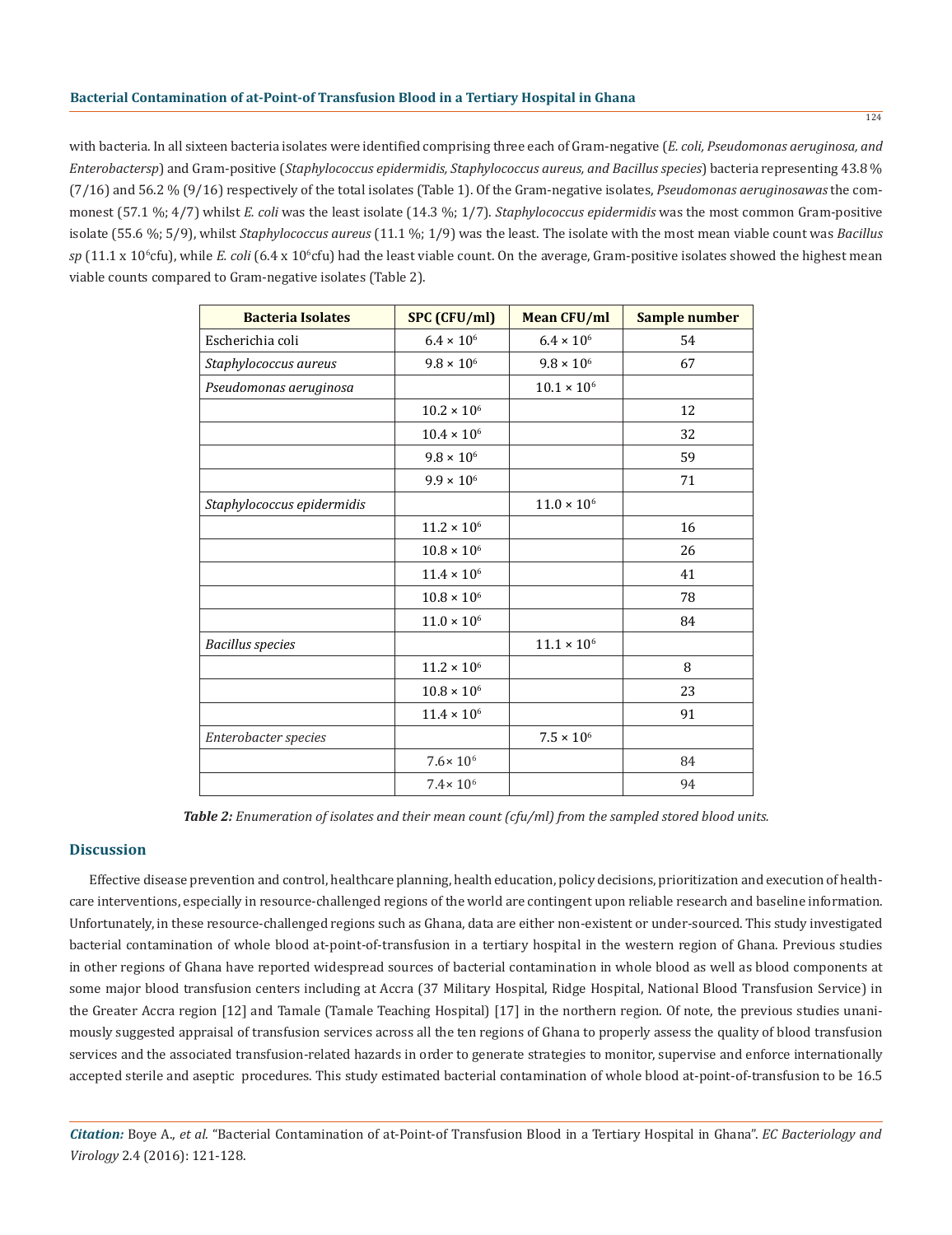%. Although, the 16.5 % bacterial contamination detected from 97 blood packs at-point-of-transfusion is lower compared to previous estimates from some blood transfusion centers in Ghana (37 Military hospital [17 %] and Tamale Teaching hospital [17.5 %]) [12, 17]; however, it is higher than those estimated from Accra including Ridge Hospital (12 %) and National Blood Transfusion Service (10 %) [12]. This observation indicates that not much progress has been made with respect to reducing bacterial contamination at transfusion centers since 2009, when major studies were carried out on blood transfusion services, which gave out important recommendations on blood transfusion practices [12,17,20,30]. Comparison of the present finding (16.5 % bacterial contamination of whole blood) with bacterial contamination of whole blood estimated from other Sub-Saharan African countries such as Zimbabwe (3.1 %) [31], Kenya (8.8 %) [1], Nigeria (8.8 %) and Ethiopia (15.33 %) [32], just to mention a sample, clearly show that bacterial contamination of whole blood in Ghana may be common as earlier reported [12,17]. Essentially, the extent of bacterial contamination in Ghana appears more apparent when compared to estimates from developed countries. For example, our estimate is 165 times more than that of France [29], 110 times that of UK [33], and almost 83 times that of USA [34] indicating that blood transfusion services in Ghana urgently needs improvement in order to reduce risk of transfusion-related hazards to prospective blood recipients. The problem of bacterial contamination in Ghana may be the result of lack of standardized screening and testing facilities at some blood banks [10], indiscriminate prescription of blood to patients by clinicians [16], over-concentration on viral blood contaminants to the neglect of bacterial contaminants [35-37] and probably lack of supervision and enforcement of best practices at blood transfusion centers.

Dangers of transfusion-related infections to prospective blood recipients, especially in Sub-Saharan Africa depend not only on the level of blood contamination, but also on the type of pathogenic blood contaminant. For instance, transfusion of a heavily contaminated blood with a non-pathogenic (virulence-free organism) to a recipient may not be as clinically serious as transfusion of blood contaminated sparingly with a high virulent pathogen. Previous studies in Ghana have reported Gram-positive (CoNS, *S. aureus, Bacillus sp*) and Gramnegative (*E. coli, Yersinia enterocolitica, K. pneumoniae, P. aeruginosa* [12] bacteriasp, with Gram-positive bacteria been the dominant contaminants [17]. Consistent with previous reports in Ghana [17], other African countries [32,38] and developed countries [39-41], this study identified Gram-positive isolates (56.2 %) as the dominant contaminants of the blood units, with *Bacillus sp* showing the highest growth (11.1 x 10<sup>6</sup>cfu), whilst Gram-negative isolates (43.8 %) showed comparatively lower growth count, with *E. coli* (6.4 x 10<sup>6</sup> cfu) showing the lowest growth count.

Identification of strains of isolates as well as their antibiotic resistance patterns is important for prevention and treatment of bacterial infections. This study could not investigate the strains of the bacteria isolates, in order to determine their antibiotic resistance patterns. It is recommended that future study in the study area take a critical look at that. Not with standing, this study provides a baseline information for future investigations in the study area, in view of the fact that this is the first preliminary study at a blood bank in the study area.

## **Conclusion**

Bacterial contamination of at-point-of-transfusion blood at the studied blood bank was 16.5 %, with Gram-positive isolates as the common blood contaminants, suggesting bacterial contamination of stored blood may be common at the study area. Pre-screened and stored blood must be re-screened for bacterial contamination few hours (6-8 h) before transfusion to recipients by using highly sensitive and quick screening methods such as digital counting technology (ProtoCOL3). Also, monitoring, supervision and enforcement of standard sterile and aseptic procedures as well as best practices must be ensured by local hospital-constituted oversight committees and the appropriate authorities (National Blood Transfusion Service, Ghana) at all blood transfusion centers nationwide to save prospective blood recipients from transfusion-related infectious disease complications.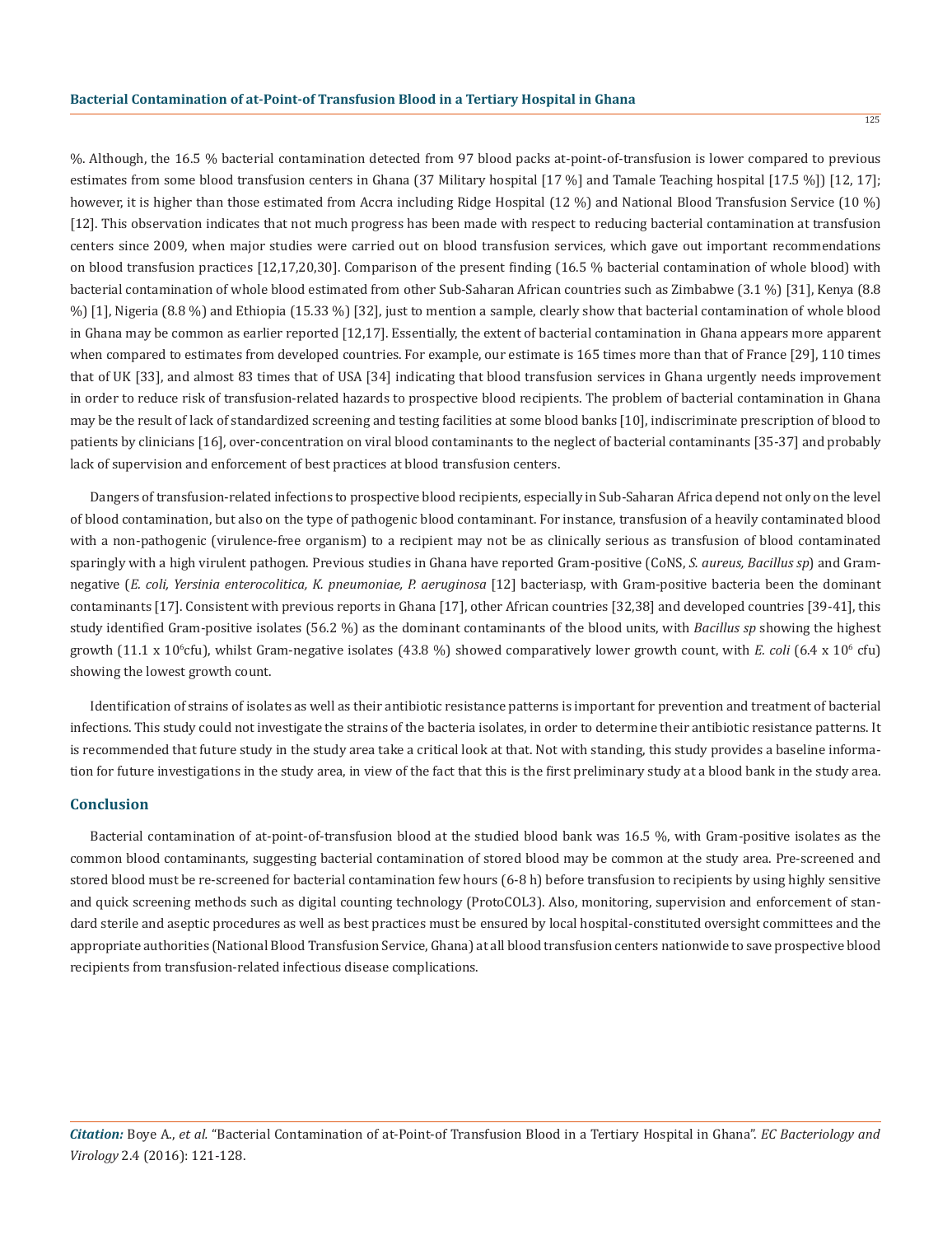| <b>Bacteria Isolates</b>   | <b>Number of Isolates</b> | <b>Common Habitats of Isolates</b> | <b>Gram Reactivity</b> | Frequency <sup>*</sup> $(\% )$ |
|----------------------------|---------------------------|------------------------------------|------------------------|--------------------------------|
| Escherichia coli           |                           | W, S                               |                        | 6.25                           |
| Enterobacter species       |                           | w, s, f                            |                        | 12.50                          |
| Bacillus species.          |                           | W, S                               |                        | 18.75                          |
| Staphylococcus aureus      |                           | sk, s, n                           |                        | 6.25                           |
| Pseudomonas aeruginosa     |                           | W, S                               |                        | 25.00                          |
| Staphylococcus epidermidis |                           | sk                                 |                        | 31.25                          |
| <b>Total</b>               | 16                        |                                    |                        | 100.0                          |

*Table 1: Bacteria isolates, their habitats, Gram status and frequency of occurrence.*

*Feces-f, nasal epithelium-n, soil – s, skin – sk, water –w;* 

*\* frequency was determined by dividing the number of isolates of each bacteria by the total isolates.* 

# **Bibliography**

- 1. Hassall O., *et al.* "Bacterial contamination of pediatric whole blood transfusions in a Kenyan hospital". *Transfusion* 49.12 (2009): 2594-2598.
- 2. Tagny CT., *et al.* "Blood safety in Sub-Saharan Africa: a multi-factorial problem". *Transfusion* 48.6 (2008): 1256-1261.
- 3. Josephson CD., *et al.* "A multidisciplinary "think tank": the top 10 clinical trial opportunities in transfusion medicine from the National Heart, Lung, and Blood Institute-sponsored 2009 state-of-the-science symposium". *Transfusion* 51.4 (2011): 828-841.
- 4. Vamvakas EC and Blajchman MA. "Transfusion-related mortality: the ongoing risks of allogeneic blood transfusion and the available strategies for their prevention". *Blood* 113.15 (2009): 3406-3417.
- 5. Bloch EM, *et al.* "Blood transfusion safety in Africa: a literature review of infectious disease and organizational challenges". *Transfusion medicine reviews* 26.2 (2012): 164-180.
- 6. Dodd RY. "Transmission of parasites and bacteria by blood components". *Vox sanguinis* 78 Suppl 2 (2000): 239-242.
- 7. Dodd RY, *et al.* "Current prevalence and incidence of infectious disease markers and estimated window-period risk in the American Red Cross blood donor population". *Transfusion* 42.8 (2002): 975-979.
- 8. Blajchman MA. "Reducing the risk of bacterial contamination of cellular blood components". *Developments in biologicals* 102 (2000): 183-193.
- 9. Jacobs MR., *et al.* "Don't bug me: the problem of bacterial contamination of blood components--challenges and solutions". *Transfusion* 41.11 (2001): 1331-1334.
- 10. Dogbe EE and Arthur F. "Diagnostic accuracy of blood centers in the screening of blood donors for viral markers". *The Pan African medical journal* 10 (2015): 20-119.
- 11. Dodd RY. "Bacterial contamination and transfusion safety: experience in the United States". *Transfusion clinique et biologique: journal de la Societe francaise de transfusion sanguine* 10.9 (2003): 6-9.
- 12. Adjei AA., *et al.* "Bacterial contamination of blood and blood components in three major blood transfusion centers, Accra, Ghana". *Japanese journal of infectious diseases* 62.4 (2009): 265-269.
- 13. Calis JC., *et al.* "Severe anemia in Malawian children". *The New England journal of medicine* 358.96 (2008): 888-899.

*Citation:* Boye A., *et al.* "Bacterial Contamination of at-Point-of Transfusion Blood in a Tertiary Hospital in Ghana". *EC Bacteriology and Virology* 2.4 (2016): 121-128.

126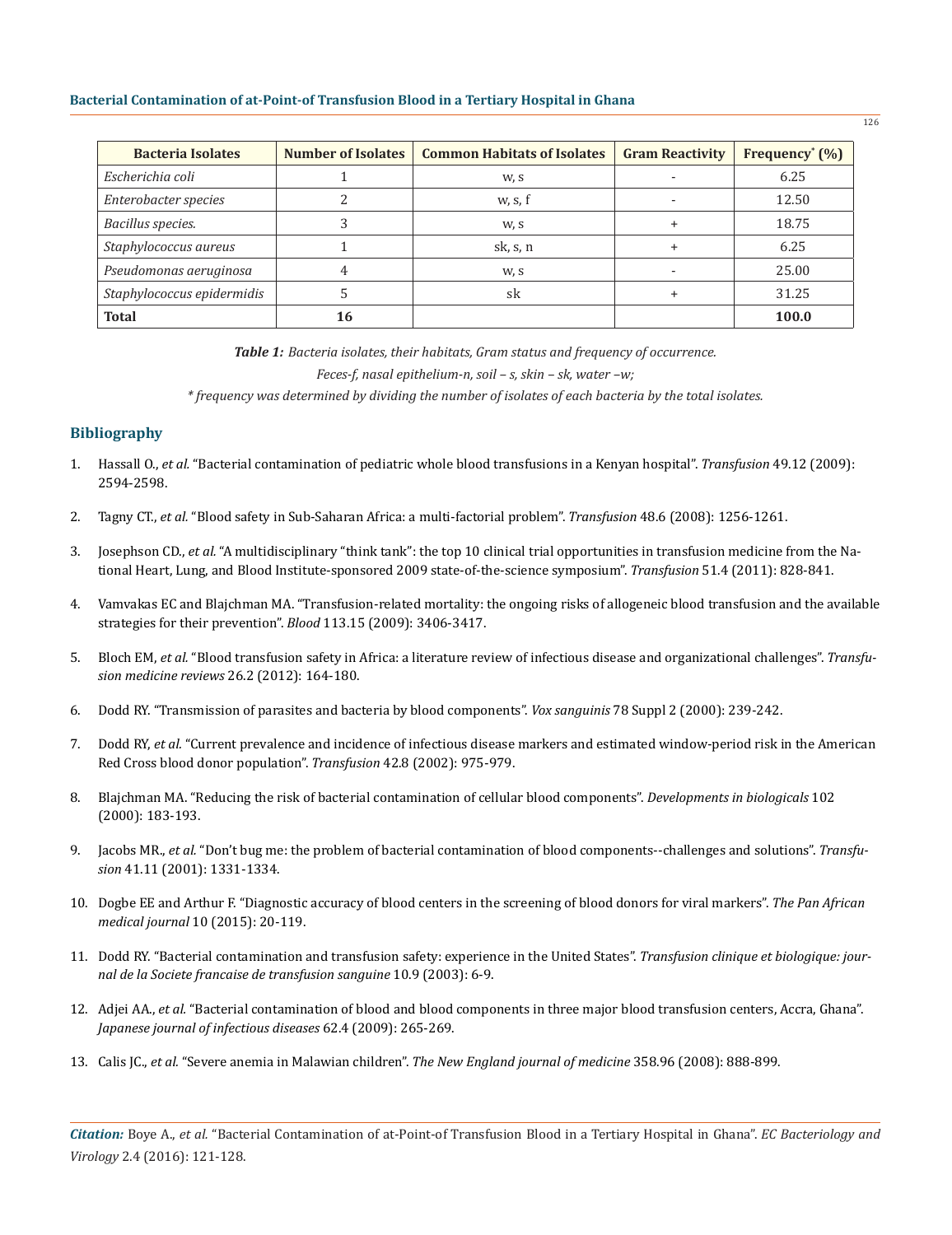- 14. Allain JP., *et al.* "Deferred donor care in a regional hospital blood center in Ghana". *Transfusion* 49.4 (2009): 669-675.
- 15. English M., *et al.* "Blood transfusion for severe anaemia in children in a Kenyan hospital". *The Lancet* 9.359(9305) (2002): 494-495.
- 16. Osei EN., *et al.* "Appropriateness of blood product transfusion in the Obstetrics and Gynecology (O&G) department of a tertiary hospital in West Africa". *Transfusion medicine (Oxford, England)* 23.3 (2013): 160-166.
- 17. Opoku-Okrah C, *et al.* "Bacterial contamination of donor blood at the Tamale Teaching Hospital, Ghana". *African health sciences* 9.1 (2009): 13-18.
- 18. Blajchman MA., *et al.* "Clinical use of blood, blood components and blood products". *Canadian Medical Association journal* 121.1 (1979): 33-42.
- 19. Casewell MW., *et al.* "Operating theatre water-baths as a cause of pseudomonas septicaemia". *The Journal of hospital infection* 2.3 (1981): 237-247.
- 20. Ampofo W, *et al.* "Prevalence of blood-borne infectious diseases in blood donors in Ghana". *Journal of clinical microbiology* 40.9 (2002): 3523-3525.
- 21. Diop S, *et al.* "Seroprevalence and molecular epidemiology of human T-Cell leukemia virus type 1 (HTLV-1) and HTLV-2 in blood donors from Dakar, Senegal". *Journal of clinical microbiology* 44.4 (2006): 1550-1554.
- 22. Hillyer CD., *et al.* "Bacterial contamination of blood components: risks, strategies, and regulation: joint ASH and AABB educational session in transfusion medicine". *Hematology / the Education Program of the American Society of Hematology American Society of Hematology Education Program* (2003): 575-589.
- 23. Wagner SJ., *et al.* "Transfusion-associated bacterial sepsis". *Clinical microbiology reviews* 7.3 (1994): 290-302.
- 24. Goldman M and Blajchman MA "Blood product-associated bacterial sepsis". *Transfusion medicine reviews* 5.1 (1991): 73-83.
- 25. Werch JB., *et al.* "Detecting bacteria in platelet concentrates by use of reagent strips". *Transfusion* 42.8 (2002): 1027-1031.
- 26. Yomtovian R., *et al.* "A prospective microbiologic surveillance program to detect and prevent the transfusion of bacterially contaminated platelets". *Transfusion* 33.11 (1993): 902-909.
- 27. Wong PY., *et al.* "Validation and assessment of a blood-donor arm disinfectant containing chlorhexidine and alcohol". *Transfusion*  44.8 (2004): 1238-1242.
- 28. Morel P., *et al.* "Bacterial contamination of a cornea tissue bank: implications for the safety of graft engineering". *Cornea*22.3 (2003): 221-225.
- 29. Perez P., *et al.* "Determinants of transfusion-associated bacterial contamination: results of the French BACTHEM Case-Control Study". *Transfusion* 41.7 (2001): 862-872.
- 30. Adjei A., *et al.* "Seroprevalence of cytomegalovirus among some voluntary blood donors at the 37 military hospital, accra, Ghana". *Ghana Medical Journal* 40.3 (2006): 99-104.
- 31. Makuni N., *et al.* "Prevalence of bacterial contamination in blood and blood products at the National Blood Service Zimbabwe". *Journal of infection in developing countries* 9.4 (2015): 421-424.
- 32. Wondimu H., *et al.* "Bacteriological safety of blood collected for transfusion at university of gondar hospital blood bank, northwest Ethiopia". *International Scholarly Research Notices- hematology* 2013(2013):308204.